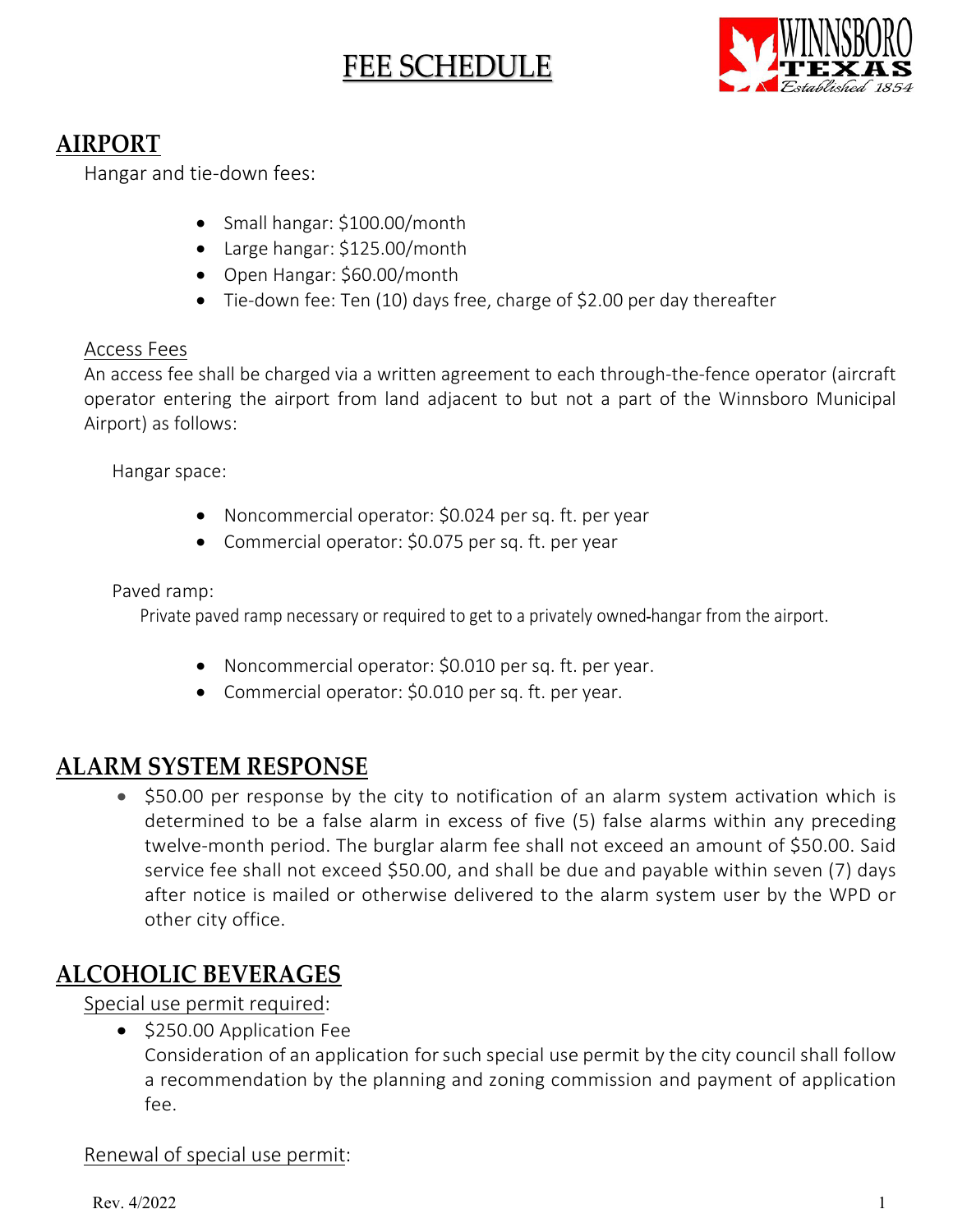• \$300.00 Annual renewal fee provided that all sections above have been complied with.

### Consumption of alcoholic beverages on city-owned property; exception:

• \$75 per event shall be payable at the time of application and the applicant must be a person or entity that would be eligible for a license to sell alcoholic beverages under the Texas Alcoholic Beverage Code and the applicant must, in addition to providing identifying information, also provide written assurance that the permittee shall clean up the designated area after the event and shall operate in compliance with state and local laws. If the application is denied, the application fee shall be refunded. Prior to the sale of alcoholic beverages in the designated area at the event, the permittee shall deliver to the city administrator or the city administrator's designee a true copy of the permittee's appropriate permit from the Texas Alcoholic Beverage Commission. The designated area permit issued by the city shall expire at the conclusion of the event or such other time as stated on the permit.

# **ANIMAL CONTROL**

#### Adoptions:

All adoptions must be spayed or neutered; adoption fees cover the cost to spay or neuter the animal and vaccinate for rabies.

- Adoption fee (not previously spayed or neutered): \$80
- Adoption fee (previously spayed or neutered): \$35

#### License tag:

• \$5 per animal

#### Redemption:

- \$35 per animal
- \$10 each additional day

*There are no refunds for adoption fees if an animal is returned to the shelter.*

#### Surrender:

- Cats............ \$45
- Dogs........... \$45
- Nursing animals with litter (5 weeks or younger)......... \$45
- Nursing animals with litter (older than 5 weeks).......... \$45 per animal

### **EVENTS**

Festivals, Cruise-Ins, Fairs, Carnivals, Block Parties, etc.:

• TX-DOT Road Closure Fee (if applicable): \$50.00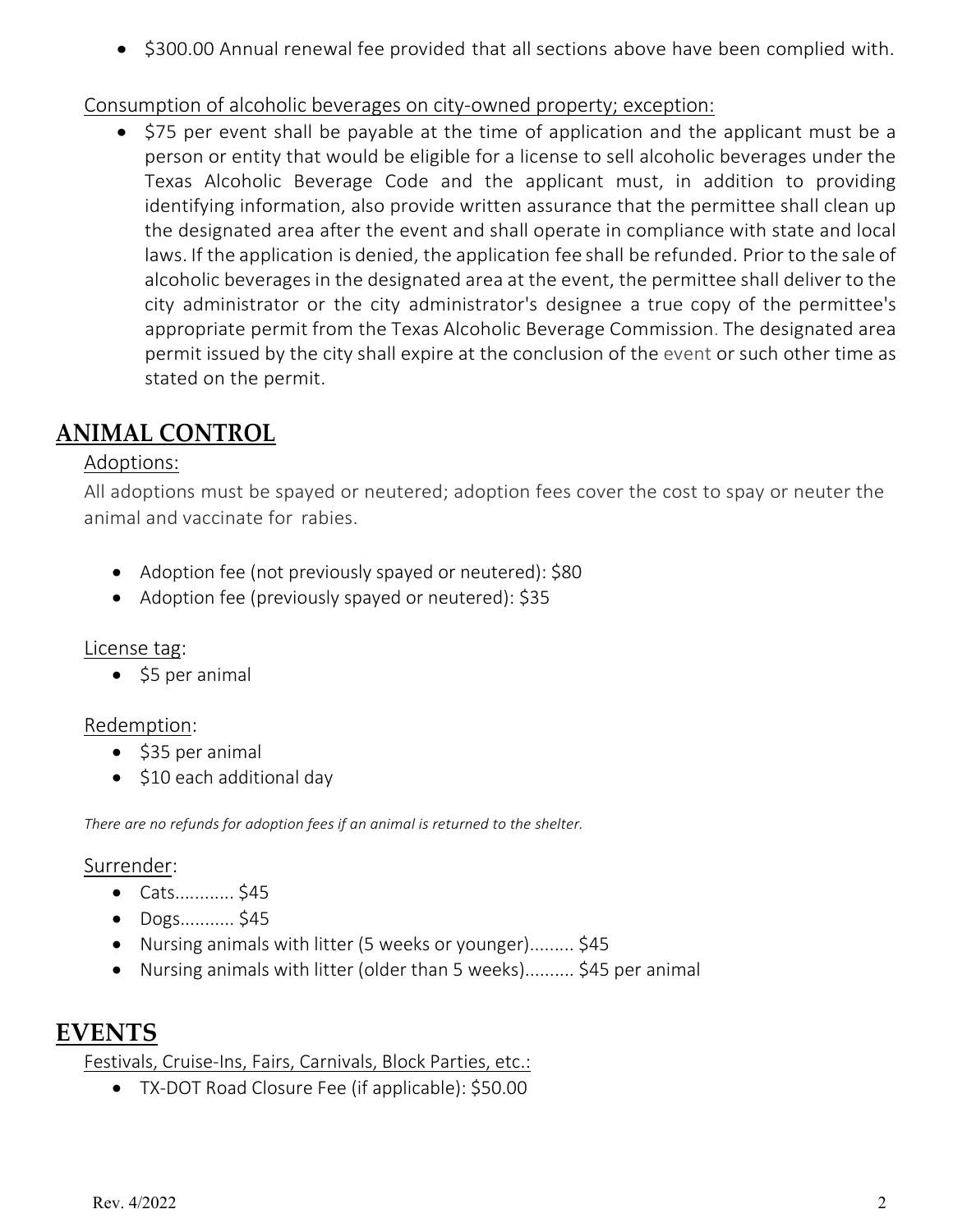# **FILM-FRIENDLY GUIDELINES**

• Application processing fee: \$25

# **FIRE PREVENTION AND PROTECTION**

- Plan checking fee: \$100 per set for original submission / \$50 for resubmission (not credited to permit fees).
- Permit fees are \$50.00 for each automatic fire extinguishing system and each alarm and detection system.
- For sprinkler systems, the fee is increased by \$25 (residential) or \$50 plus \$1.75 per head (nonresidential).
- Fire system fees are payable in addition to all other fees.

These fees are for mandated annual inspections to ensure compliance with the city and apply to any facility regulated by a governmental agency requiring an annual inspection for the purpose of fire and life safety:

- Hospital: \$5 x number of beds
- Day care center: \$65
- Mental health facility: \$75
- Nursing/assisted living facility: \$250
- Any mandated inspection not otherwise classified: \$75
- Follow-up inspection: \$75
- After-hours inspection (2 hour minimum): \$75

### **LIBRARY**

Faxing: (sending or receiving)

• \$1.00 per page

Fines:

- Books and audiobooks: \$0.25 per day.
- Paperback books and periodicals: \$0.10 per day.
- Movie media: \$1.50 per day.
- Black and white copies: \$0.25 per page.
- Color copies: \$0.35 per page.

# **PEDDLERS, SOLICITORS AND ITINERANT VENDORS**

All peddlers, solicitors or itinerant vendors not exempted by section 4.02.006 of this code shall pay a permit fee of \$50 per day. If any person engages in any activity coming under the provisions of article 4.02 of this code through one or more agents or employees, such person shall pay an additional \$5 for every additional agent or employee so engaged.

• Replacement permit: \$5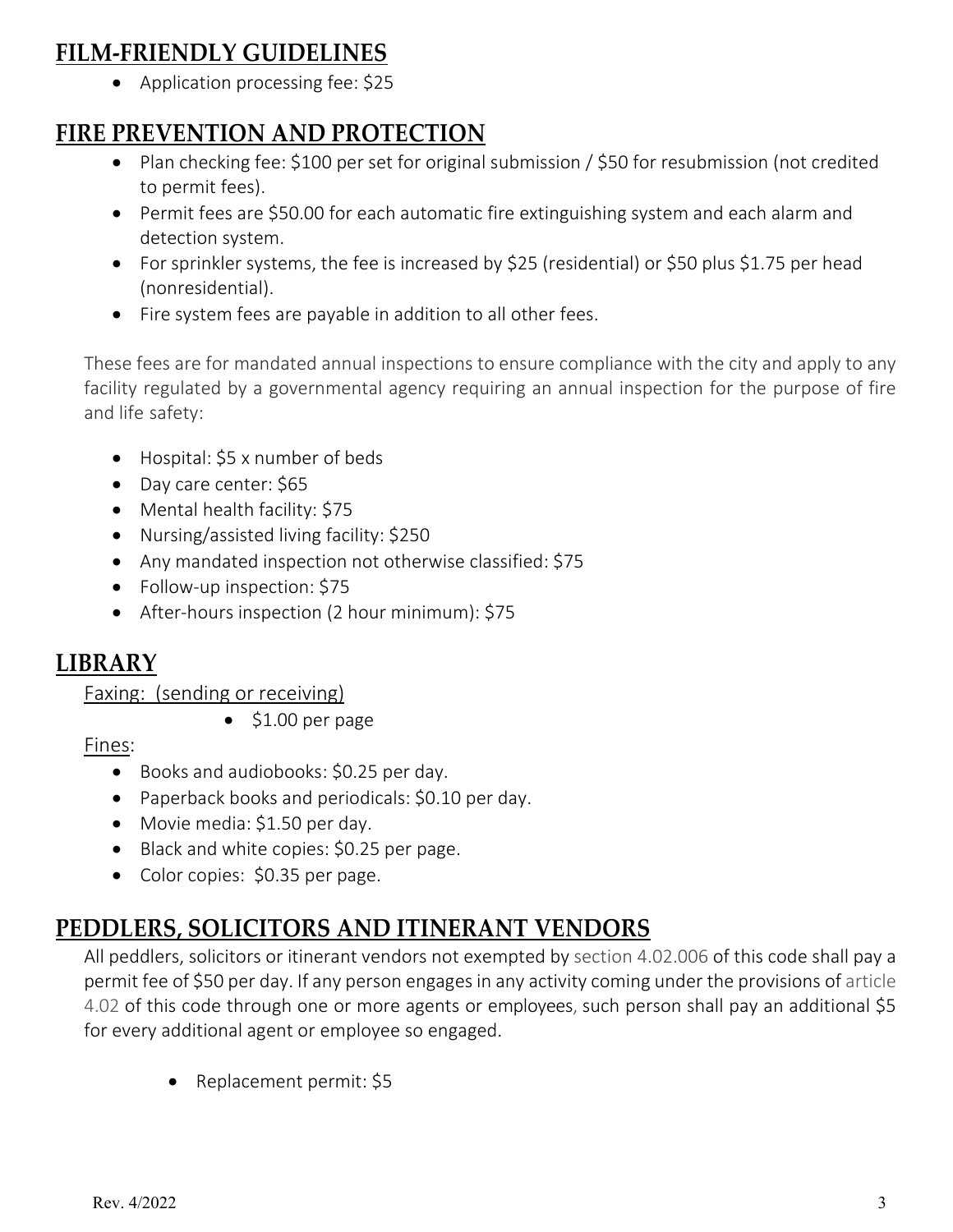# PERMITS

### **BUILDING**

The zoning ordinance requires building permits and establishes the method for application. For any situation where a permit is required and not obtained fees are **doubled**. Regular building permit fees are listed below:

|                        | New Construction – Residential: Minimum fee: $$200.00 + $0.10$ per sq. ft. |
|------------------------|----------------------------------------------------------------------------|
|                        | New Construction – Commercial: Minimum fee: \$500.00 + \$0.10 per sq. ft.  |
|                        | Plan exam fee: One third $(1/3)$ of permit fee                             |
| Remodel - Residential: | Minimum fee: \$50.00 + \$0.10 per sq. ft.                                  |
| Remodel – Commercial:  | Minimum fee: \$300.00 + \$0.10 per sq. ft.                                 |
| Electrical:            | \$50.00 per address                                                        |

Temporary electrical installations: When for good and sufficient cause, it is necessary to have electricity on any installation before a permanent certificate can be issued, the city electrical inspector may issue a temporary certificate, if all parts to which electrical current is applied are in safe and satisfactory condition.

The requesting party shall pay to the city a fee of ten dollars (\$10.00). The temporary certificate shall be in force for a period of thirty (30) days from its issuance, and, if not complete within sixty (60) days, no other certificate shall be issued. A temporary service will not be permitted to make connections to a permanent service until a permanent certificate has been issued.

| Plumbing:                  | \$50.00 per address |
|----------------------------|---------------------|
| Gas Test Only:             | \$25.00 per address |
| HVAC:                      | \$40.00 per address |
| Lawn Sprinkler System:     | \$50.00             |
| Curb cut/Driveway/Culvert: | \$50.00             |

*After the first inspection is made, there may be a charge of \$15.00 for each additional inspection the inspector is required to make because of defective workmanship or faulty material at any one job. In the event that work is begun before the required permit is issued, then all of the fees called for above shall be doubled.*

• Re-inspection each (electrical/plumbing): \$15

| Storage/non-dwelling structure:     | Minimum fee: \$40.00 + \$0.10 per sq. ft.                  |
|-------------------------------------|------------------------------------------------------------|
| Fence only:                         | \$25.00                                                    |
| <b>Building Removal/Demolition:</b> | \$75.00                                                    |
| Building relocated in the City:     | Minimum fee: \$150.00 + \$0.10 per sq. ft.                 |
| Manufactured homes:                 | \$100.00                                                   |
| House Leveling:                     | \$25.00                                                    |
| Sign (not in downtown district):    | \$25.00 per sign                                           |
| Signs in Downtown Business District | \$25.00 per sign                                           |
| Additional signs:                   | \$25.00 per each additional sign, (the first two are free) |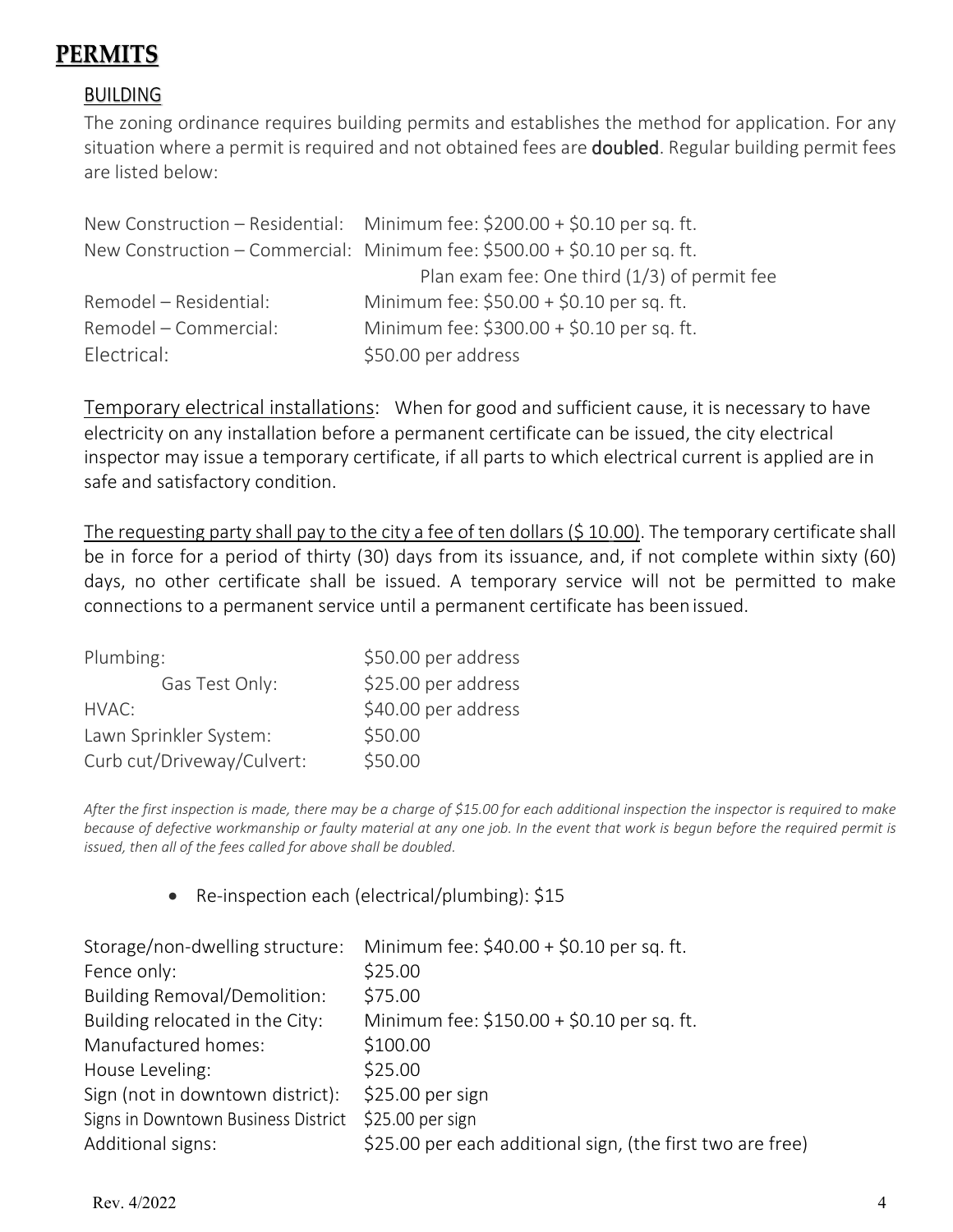- Billboard signs (each side): \$200
- Logo signs:
	- Valuation (\$0.00-\$3,000.00): \$100.00
	- Each additional valuation per \$1,000.00: \$10.00
- Swimming Pool Residential:

| Above Ground: | \$10.00  |
|---------------|----------|
| In Ground:    | \$100.00 |

• Swimming Pool – Commercial:

| Above Ground: | \$50.00  |
|---------------|----------|
| In Ground:    | \$250.00 |

### Customer Service Inspection: \$30.00

*No permit is required, nor fee charged, for minor residential repairs. Minor repairs mean less important reconstruction or renewal of part of an existing building for the purposes of its maintenance.*

Examples Include:

- Painting, broken window repair, shingle replacement
- Wallpaper, Floor Covering, Door replacement
- Small areas of deterioration
- Electrical/Plumbing fixture replacement or repair
- Stopped-up sewer lines
- Service of existing HVAC units

### Certificate of Occupancy:

A certificate of occupancy shall be required when commercial use changes and for a residence vacant for more than 90 days. The certificate of occupancy shall be issued by the building inspector and shall include the building inspect, electrical inspection, plumbing inspection, and fire protection.

- New construction \$40.00
- Existing building \$30.00

*Variance and specific use permit: Charge for administrative services and expenses incurred in connection with a request for a specific use permit or a variance from the zoning ordinance shall be \$250.00, including media publication, postage, etc. The fee shall be paid in advance of the citizen notification process and shall be nonrefundable.* 

### Disposal of portable toilet waste:

• Registration/permit fee: \$25 annually for each vehicle used for transport and disposal of solid waste.

### Industrial waste permit:

• \$200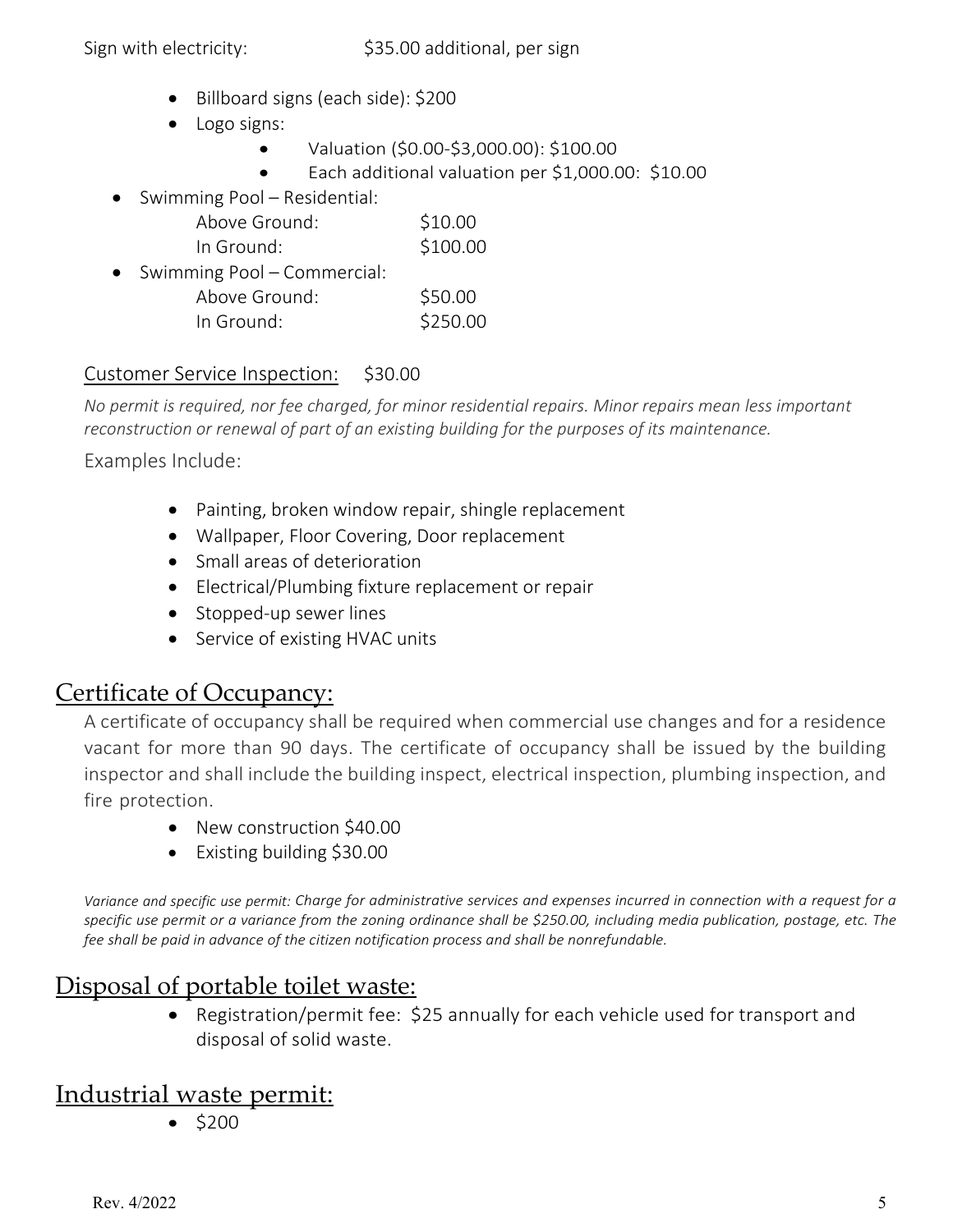# **RENTALS**

City Depot Rental: 1 Day (24) hour

- Deposit: \$250
- Rental per day: \$200

### Civic Center Rental: 1 Day (24) hour

- Deposit: \$500
- Rental Fee: \$250
- Nonprofit Organization Meeting Rental Fee: \$25.00 (limited to weekdays only)

*The sound system is meant to be strictly a public address system and is not intended for high volume musical performances and etc. After the event, the sound system will be inspected by city staff and any damage will result in forfeiture of all or part of the damage deposit.* 

### Downtown Pavilions:

- Deposit: \$150
- Rental Fee: \$100

### Farmers Market

Vendor Registration Fee:

- Season  $-$  \$125
- Single Saturday: \$15

### Jack Cross Pavilion:

- Deposit: \$150
- Rental Fee: \$100

*After paying the required deposit for the Jack Cross Pavilion, no rental fee shall be required of the Winnsboro Independent School District, Agriculture Department; however, they may make a cash contribution if they desire to help maintain the facility.*

### Park Restrooms for events:

- Refundable Deposit (up to 150 people): \$150
- Refundable Deposit (over 150 people): \$500

### RV Pads:

Concrete Pads with water, electricity and shared picnic tables & grills (#s 1-21):

- Daily \$35.00
- Weekly \$150.00
- Monthly \$400.00

Grass Pads (water only) (#s 22-48):

- Daily \$25.00
- Weekly \$100.00
- Monthly \$250.00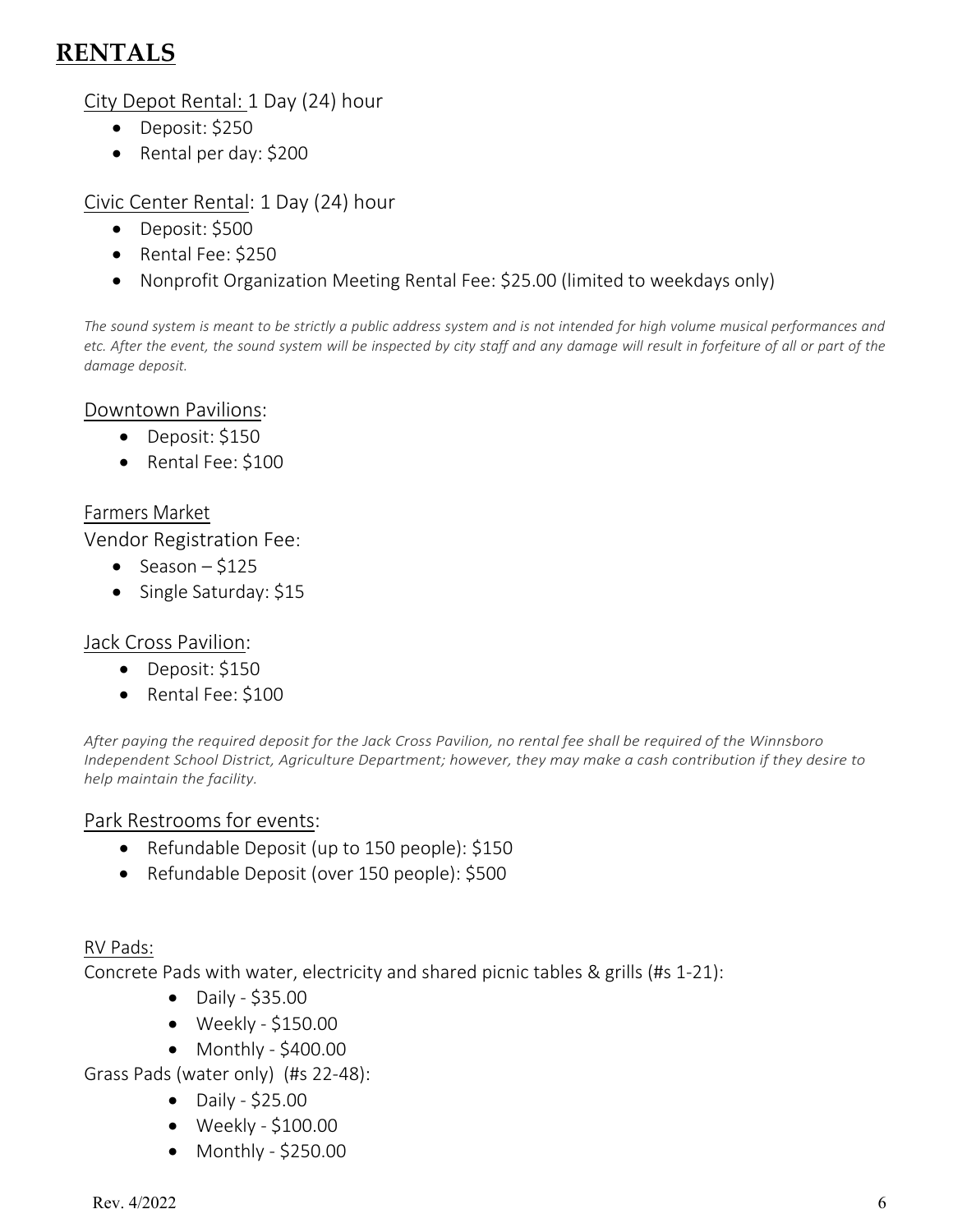### Swimming Pool:

An admission shall be defined as one entry and one exit of the pool facility during operating hours. No temporary leaves will be allowed.

- General Admission: \$5.00
- Season pass (30 punches): \$100.00

#### Pool Parties:

- Cleaning Deposit: \$150.00
- Party count of 25 or less: \$50.00 per hour
- Party count of 25 to 50: \$75.00 per hour
- Party count of 51 to 75: \$100.00 per hour
- Party count of 76 to 100: \$150.00 per hour

*Waiver of Fees: Fee waivers may be granted by the City Administrator to qualified non-profits or other government entities upon receipt of or proper application, proof of status and payment of deposit to the City Secretary. Any other entity desiring to be considered for this waiver must apply in advance in order for this to be considered and attend a regularly scheduled meeting of the City Council to make the request. Limit to 1 fee waiver per organization per calendar year.* 

### **SEXUALLY ORIENTED BUSINESSES**

- Annual fee: \$2,000
- In addition to the fee required above, an applicant for an initial sexually oriented business license shall at the time of making application, pay a nonrefundable fee of \$300 for the city to conduct a survey to ensure that the proposed sexually oriented business is in compliance with the location restrictions set forth.
- Each employee of a sexually oriented business shall pay a \$50.00 annual fee with each application.

### **TRASH COLLECTION**

### Residential

- Residential garbage collection (twice a week pick-up): \$29.56
- Additional Cart: \$3.00

### Commercial Hand Collection (95-gallon Poly cart)

- Once per week pick up: \$39.71
- Twice per week pick up: \$57.64

### Commercial Dumpsters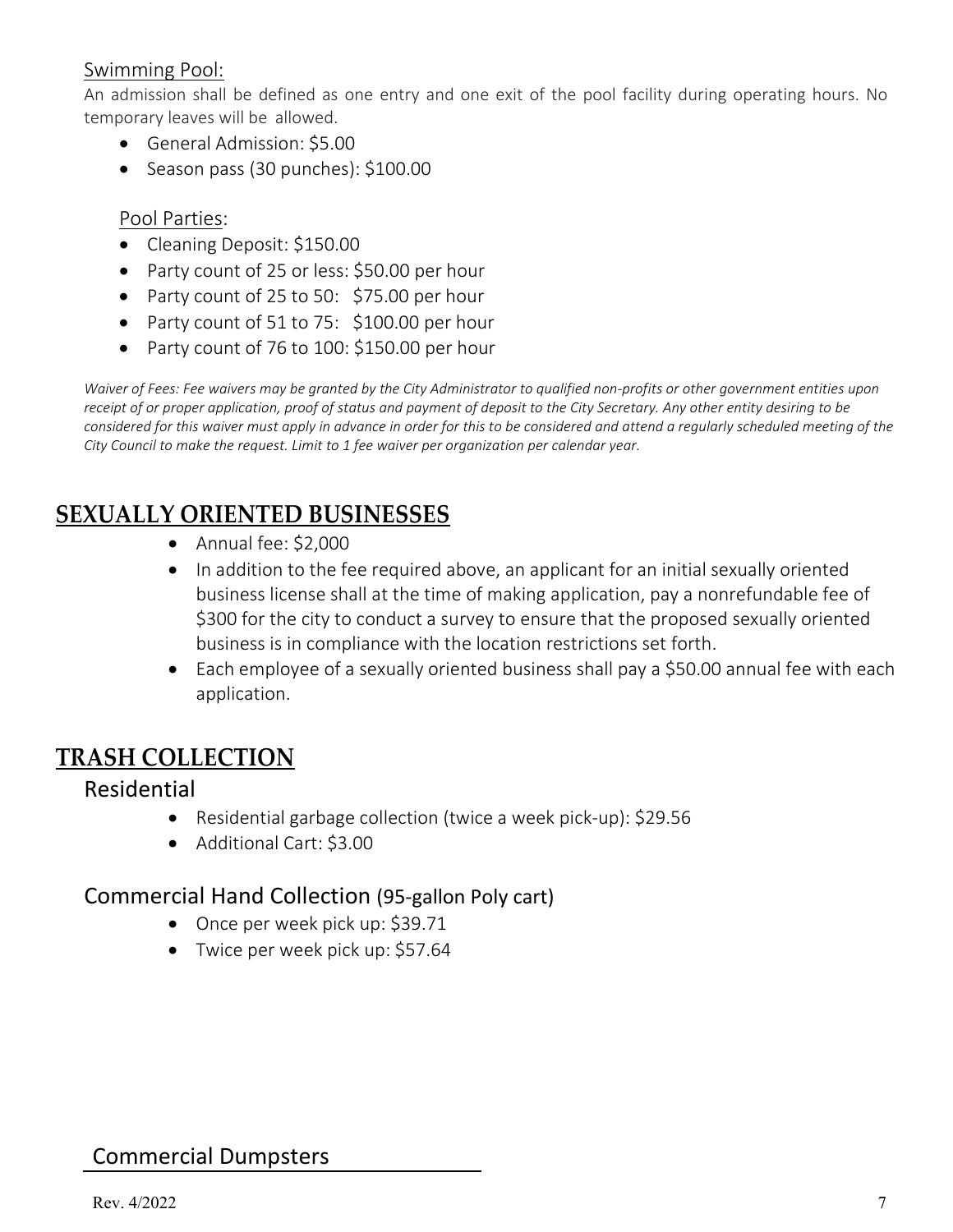|                            |           | 2X       | 3X       | 4X       | 5X       |
|----------------------------|-----------|----------|----------|----------|----------|
| Size/Pickup                | 1X Weekly | Weekly   | Weekly   | Weekly   | Weekly   |
| 2 Cu. Yd.                  | \$68.35   | \$117.48 | \$202.99 | \$258.50 | \$305.45 |
| 3 Cu. Yd.                  | \$96.12   | \$170.92 | \$256.37 | \$350.35 | \$429.34 |
| 4 Cu. Yd.                  | \$128.74  | \$224.32 | \$331.11 | \$425.12 | \$544.70 |
| 6 Cu. Yd.                  | \$182.72  | \$318.25 | \$442.17 | \$569.77 | \$747.68 |
| 8 Cu. Yd.                  | \$232.85  | \$395.20 | \$551.12 | \$685.69 | \$852.86 |
| Lock Bar - Additional cost | \$5.00    | \$5.00   | \$5.00   | \$5.00   | \$5.00   |

# **WATER AND SEWER TAPS/RATES**

#### Deposit to assure payment:

Each purchaser or consumer of city water, sewer and/or sanitation service, at the time of making application for said service, shall make a deposit with the city in the following manner:

#### Account Administrative Fee:

• All applicants: \$10

#### Commercial:

• All Commercial: \$300

#### Residential:

- Property owner: \$150
- Tenant/Renter: \$200
- Landlord: \$75

#### Temporary Connection:

(maximum of 5 days)

- Real Estate Inspection: \$25
- Clean-up Connection: \$25

#### Temporary Disconnect:

• All applicants: \$10

#### Transfer of Service:

• All applicants: \$25

### **Water Rates**

• Minimum rates for inside-city- limit users Meter Size Monthly Rate

(including first 1,000 gallons' metered water)

3/4" ............................ \$27.98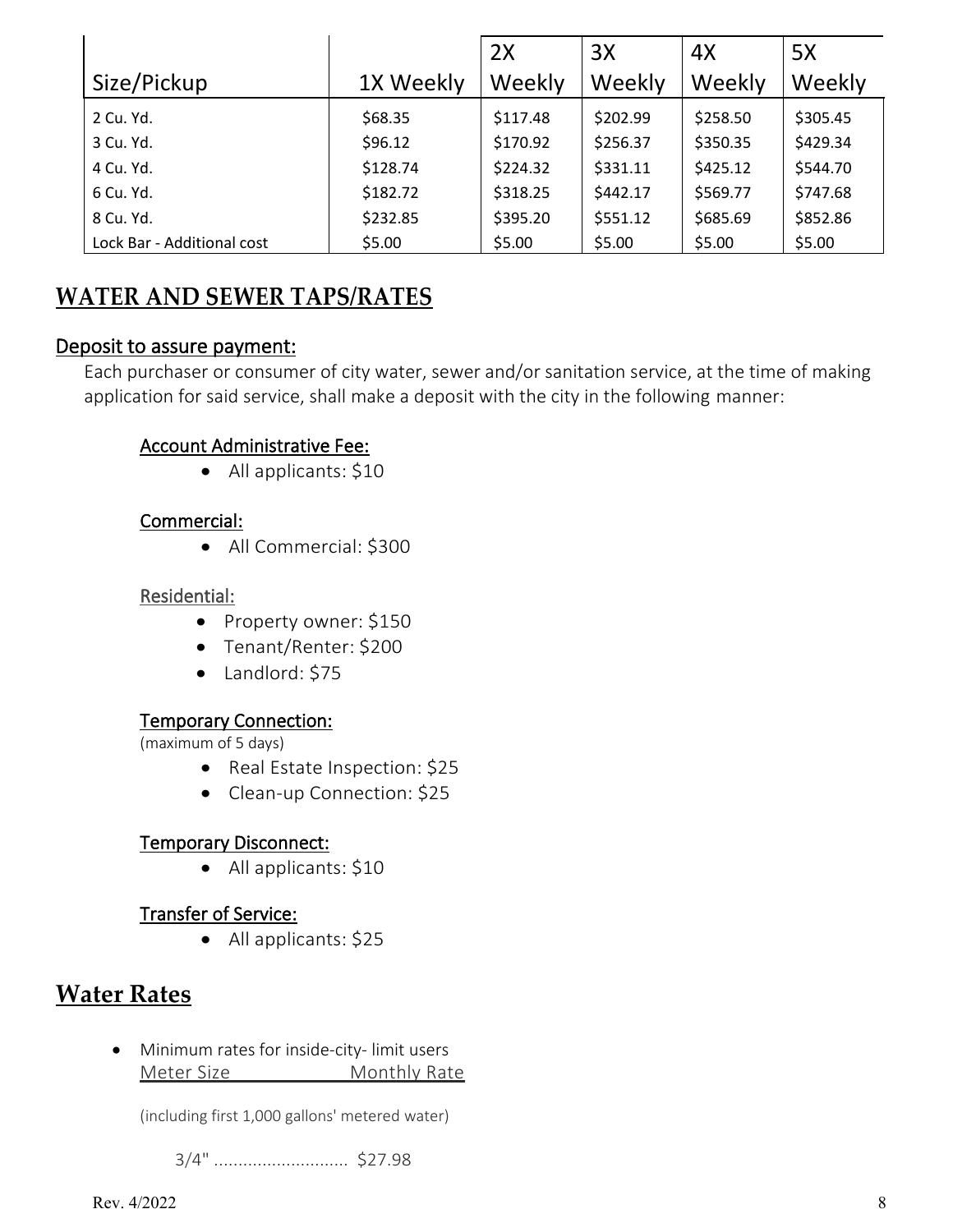| 1" \$48.96      |  |
|-----------------|--|
| 1-1/2"  \$76.94 |  |
|                 |  |
|                 |  |
|                 |  |
|                 |  |

• Usage fee over minimum (per 1,000 gallons of water)

| $1,001-12,000$ \$5.95 |  |
|-----------------------|--|
| 12,001-50,000\$6.08   |  |
| $50,000 + \dots$      |  |

#### Bulk Water Rates:

There shall be bulk water sales from city-treated water, for a person/contractor performing work for the city or within the city limits, and the work being performed necessitates the use of bulk water. The water shall be regulated by a city employee while the truck is filling.

• Water bulk rate: \$20.98 per 1,000 gallons.

### Outside City limit water fees:

The minimum fee for users outside the city limits will be two times the minimum rate for insidecity-limit users, and the rate for each additional 1,000 gallons thereafter shall be the same as the inside-city rate, as registered by the customer's water meter.

### Water Tap

| Meter Size                                | Meter Cost Only. | Meter and Tap Cost |
|-------------------------------------------|------------------|--------------------|
| (Including cost of meter/materials/labor) |                  |                    |
| $3/4$ " X 5/8"                            | Cost plus 15%    | \$1,700.00         |
| $\mathbf{I}^{\mathbf{H}}$                 | Cost plus 15%    | \$2,000.00         |
| $2^{\prime\prime}$                        | Cost plus 15%    | \$3,000.00         |
| 4''                                       | Cost plus 15%    | \$4,500.00         |

Any taps over 4" will be contracted out. In the event a customer requests the city to install a new meter, where the tap has already been made and the box is in place, the fee shall be the actual cost of the meter, plus cost of materials and labor.

Yard meters: ................................\$15.74 per month – up to the first 1,000 gallons of metered water, plus the per-gallon usage fee set forth.

The user shall have the option to temporarily disconnect service to a yard meter during months not used by requesting the water department to temporarily disconnect. A reconnect fee of twenty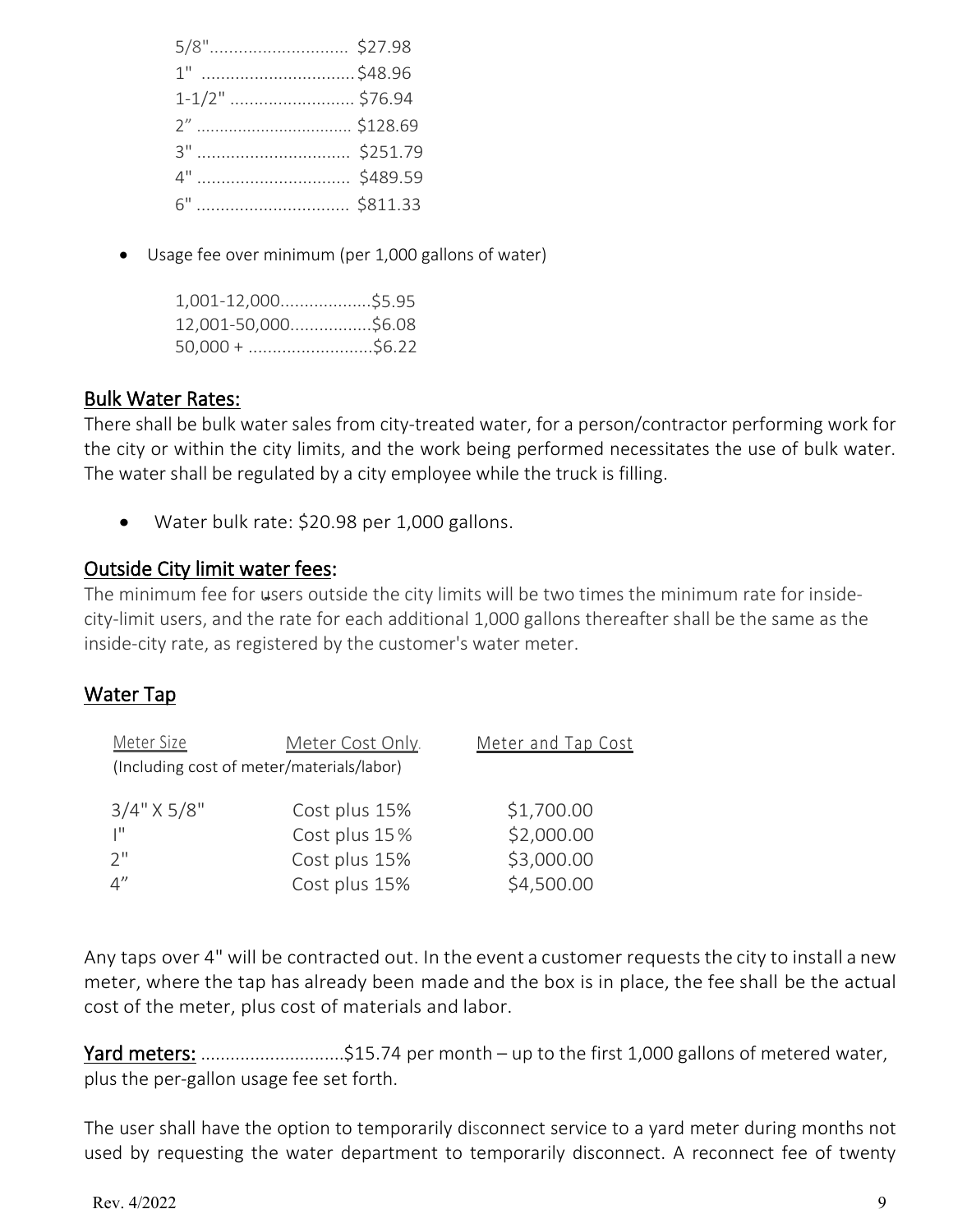dollars (\$20.00) shall be assessed when the user requests the yard meter be returned to active service.

### **Sewer rates for city water customers:**

### Sewer Rates

Minimum charges for sewage services furnished by the city to customers who are also users of city water are hereby fixed at the following rates, based on meter size:

| <b>Meter Size</b> | <u>Meter Size</u><br>(Including first 1,000<br>gallons of metered water) |
|-------------------|--------------------------------------------------------------------------|
| 3/4''             | \$18.00                                                                  |
| 5/8''             | \$18.00                                                                  |
| 1'                | \$38.40                                                                  |
| $1 - 1/2"$        | \$63.60                                                                  |
| 2"                | \$110.40                                                                 |
| 3''               | \$216.00                                                                 |
| 4''               | \$216.00                                                                 |
| 6''               | \$216.00                                                                 |

### Sewer Tap

| <b>Service Line Size</b> | Cost<br>(including cost of<br>meter/materials/labor) |
|--------------------------|------------------------------------------------------|
|                          |                                                      |
|                          |                                                      |
|                          | Road Bore  Contractor Cost                           |

- Taps within a subdivision shall be installed in accordance with water and sewer fees above.
- Road boring is at the expense of the customer.

Usage fee over minimum (1,000 gallons):

• \$3.00 per 1,000 gallons of water

### **MISCELLANEOUS**

Disposal of portable toilet waste:

- 250 gallons: \$15.00
- 500 gallons: \$30.00; or \$0.06 per gallon if measured and certified by the driver

#### Equipment tampering: